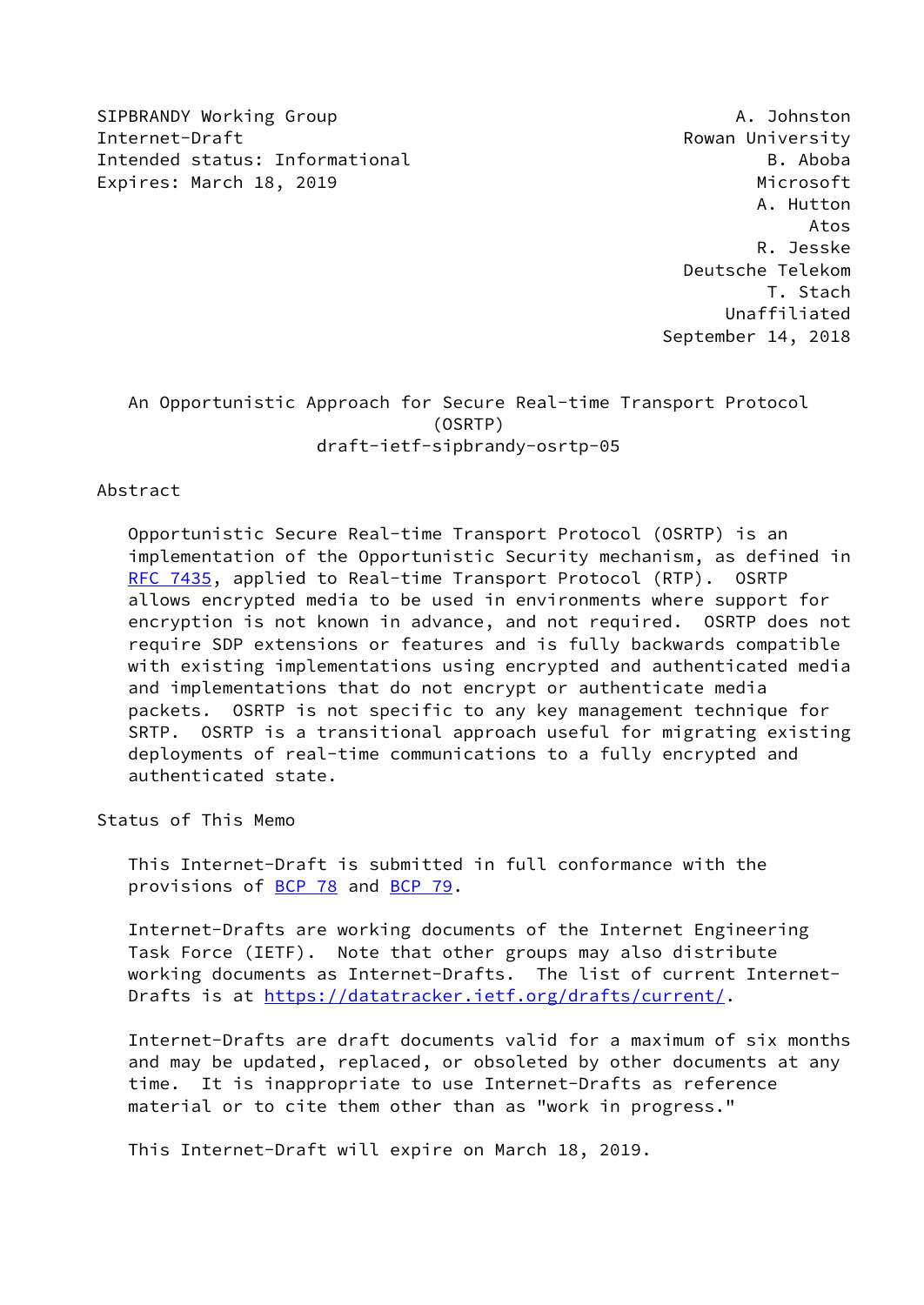<span id="page-1-1"></span>Internet-Draft COSRTP COSRTP September 2018

Copyright Notice

 Copyright (c) 2018 IETF Trust and the persons identified as the document authors. All rights reserved.

This document is subject to **[BCP 78](https://datatracker.ietf.org/doc/pdf/bcp78)** and the IETF Trust's Legal Provisions Relating to IETF Documents [\(https://trustee.ietf.org/license-info](https://trustee.ietf.org/license-info)) in effect on the date of publication of this document. Please review these documents carefully, as they describe your rights and restrictions with respect to this document. Code Components extracted from this document must include Simplified BSD License text as described in Section 4.e of the Trust Legal Provisions and are provided without warranty as described in the Simplified BSD License.

## Table of Contents

|      |                                                         | $\overline{2}$ |
|------|---------------------------------------------------------|----------------|
|      | 1.1. Applicability Statement<br>$\overline{\mathbf{3}}$ |                |
|      |                                                         | $\overline{3}$ |
|      | 3. SDP Offer/Answer Considerations                      | $\overline{3}$ |
|      | $3.1$ . Generating the Initial OSRTP Offer              | $\overline{4}$ |
|      |                                                         | $\overline{4}$ |
|      | $3.3.$ Offerer Processing the Answer                    | $\overline{4}$ |
|      | $\frac{4}{1}$                                           |                |
|      |                                                         | $\overline{5}$ |
| 5.   |                                                         | $\overline{5}$ |
| 6.   |                                                         | 6              |
|      |                                                         | 6              |
| 7.1. | Normative References                                    | 6              |
|      | <u>7.2</u> . Informative References <u>7</u>            |                |
|      | Authors' Addresses<br>8                                 |                |

### <span id="page-1-0"></span>[1](#page-1-0). Introduction

Opportunistic Security [\[RFC7435](https://datatracker.ietf.org/doc/pdf/rfc7435)] (OS) is an approach to security that defines a third mode for security between "cleartext" and "comprehensive protection" that allows encryption and authentication to be used if supported but will not result in failures if it is not supported. In terms of secure media, cleartext is RTP [\[RFC3550](https://datatracker.ietf.org/doc/pdf/rfc3550)] media which is negotiated with the RTP/AVP (Audio Video Profile) profile defined [\[RFC3551](https://datatracker.ietf.org/doc/pdf/rfc3551)]. Comprehensive protection is Secure RTP [\[RFC3711](https://datatracker.ietf.org/doc/pdf/rfc3711)], negotiated with a secure profile, such as SAVP or SAVPF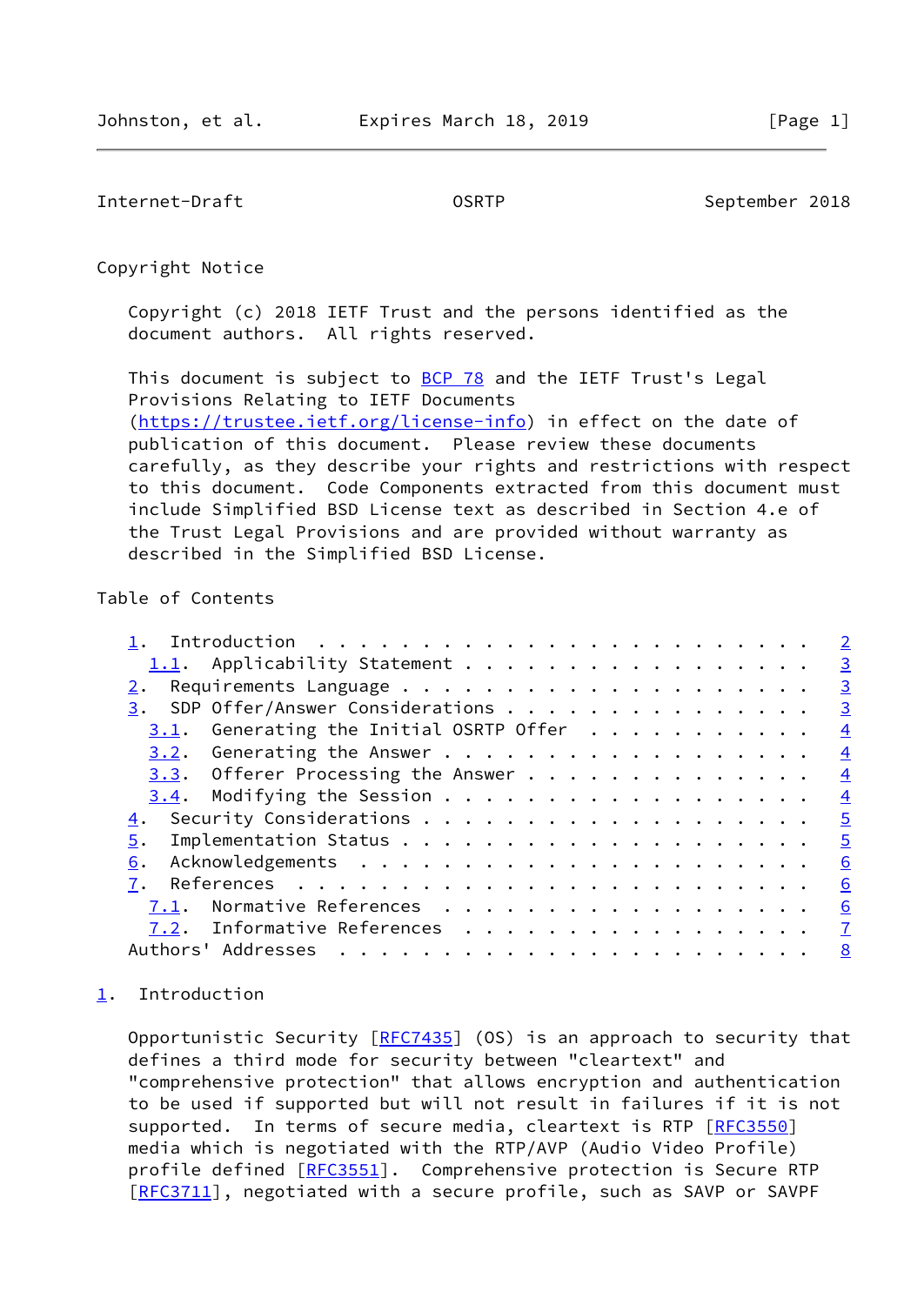[\[RFC5124](https://datatracker.ietf.org/doc/pdf/rfc5124)]. OSRTP allows SRTP to be negotiated with the RTP/AVP profile, with fallback to RTP if SRTP is not supported.

 There have been some extensions to SDP to allow profiles to be negotiated such as SDP Capabilities Negotiation (capneg) [\[RFC5939](https://datatracker.ietf.org/doc/pdf/rfc5939)].

|  | Johnston, et al. | Expires March 18, 2019 | [Page 2] |
|--|------------------|------------------------|----------|
|--|------------------|------------------------|----------|

<span id="page-2-1"></span>Internet-Draft OSRTP September 2018

 However, these approaches are complex and have very limited deployment in communication systems. Other key management protocols for SRTP have been developed which by design use OS, such as ZRTP [\[RFC6189](https://datatracker.ietf.org/doc/pdf/rfc6189)]. This approach for OSRTP is based on [\[I-D.kaplan-mmusic-best-effort-srtp\]](#page-7-2) where it was called "best effort SRTP". [\[I-D.kaplan-mmusic-best-effort-srtp\]](#page-7-2) has a full discussion of the motivation and requirements for opportunistic secure media.

 OSRTP uses the presence of SRTP keying-related attributes in an SDP offer to indicate support for opportunistic secure media. The presence of SRTP keying-related attributes in the SDP answer indicates that the other party also supports OSRTP and encrypted and authenticated media will be used. OSRTP requires no additional extensions to SDP or new attributes and is defined independently of the key agreement mechanism used. OSRTP is only usable when media is negotiated using the Offer/Answer protocol [[RFC3264\]](https://datatracker.ietf.org/doc/pdf/rfc3264).

### <span id="page-2-0"></span>[1.1](#page-2-0). Applicability Statement

 OSRTP is a transitional approach that provides a migration path from unencrypted communication (RTP) to fully encrypted communication (SRTP). It is only to be used in existing deployments which are attempting to transition to fully secure communications. New applications and new deployments will not use OSRTP.

<span id="page-2-2"></span>[2](#page-2-2). Requirements Language

 The key words "MUST", "MUST NOT", "REQUIRED", "SHALL", "SHALL NOT", "SHOULD", "SHOULD NOT", "RECOMMENDED", "NOT RECOMMENDED", "MAY", and "OPTIONAL" in this document are to be interpreted as described in [RFC](https://datatracker.ietf.org/doc/pdf/rfc2119) [2119](https://datatracker.ietf.org/doc/pdf/rfc2119) [\[RFC2119](https://datatracker.ietf.org/doc/pdf/rfc2119)].

<span id="page-2-3"></span>[3](#page-2-3). SDP Offer/Answer Considerations

 This section defines the SDP offer/answer considerations for opportunistic security.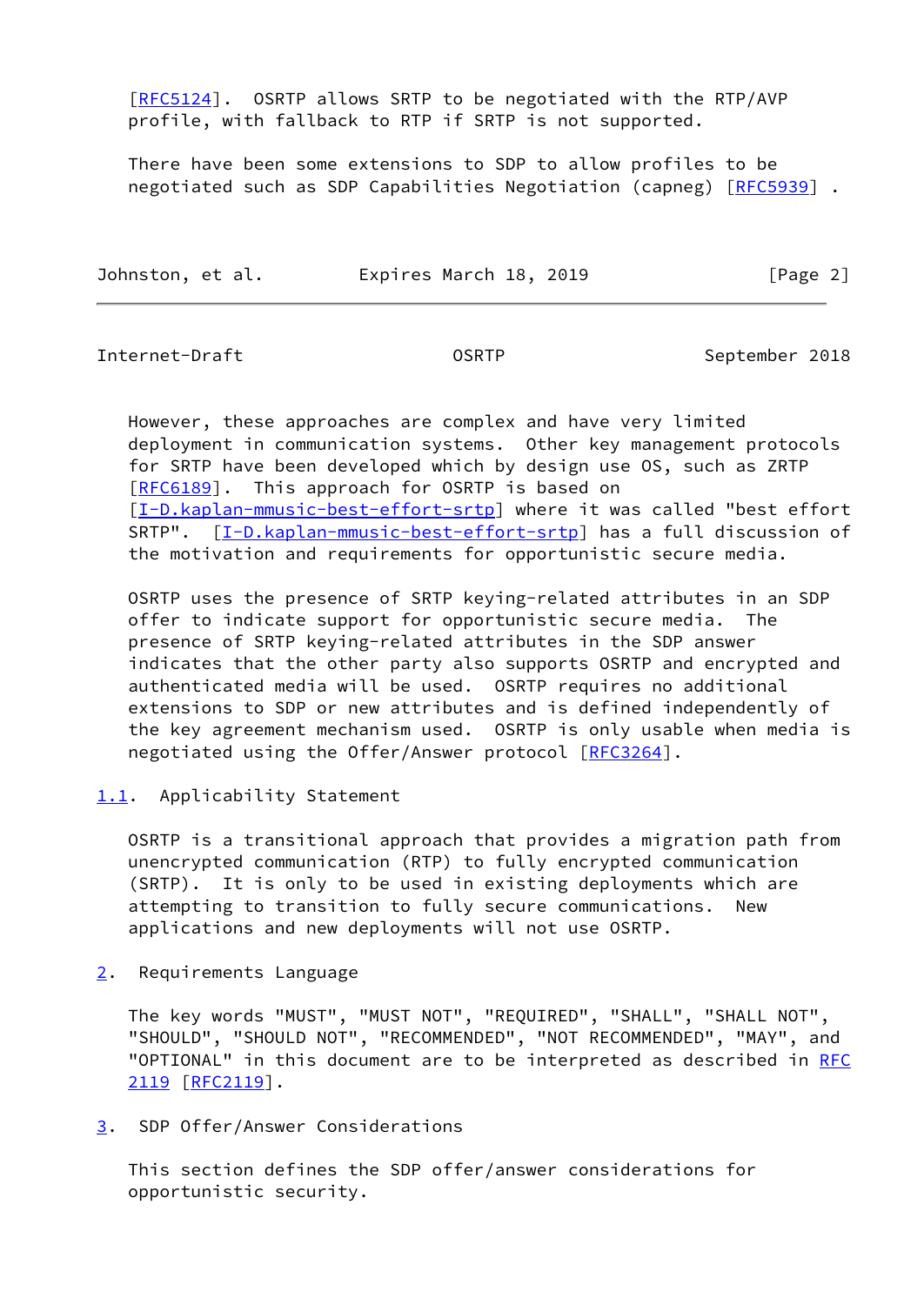The procedures are for a specific m- section describing RTP-based media. If an SDP offer or answer contains multiple such m- sections, the procedures are applied to each m- section individually.

 "Initial OSRTP offer" refers to the offer in which oportunistic security is offered for an m- section for the first time within an SDP session.

 It is important to note that OSRTP makes no changes, and has no effect on media sessions in which the offer contains a secure profile

| Johnston, et al. | Expires March 18, 2019 | [Page 3] |
|------------------|------------------------|----------|
|------------------|------------------------|----------|

<span id="page-3-1"></span>Internet-Draft **Canadian COSRTP** COSRTP September 2018

of RTP, such as SAVP or SAVPF. As discussed in [\[RFC7435](https://datatracker.ietf.org/doc/pdf/rfc7435)], this is the "comprehensive protection" for media mode.

#### <span id="page-3-0"></span>[3.1](#page-3-0). Generating the Initial OSRTP Offer

 To indicate support for OSRTP in an SDP offer, the offerer uses the RTP/AVP profile [\[RFC3551](https://datatracker.ietf.org/doc/pdf/rfc3551)] but includes SRTP keying attributes. OSRTP is not specific to any key management technique for SRTP. For example:

 If the offerer supports DTLS-SRTP key agreement [[RFC5763\]](https://datatracker.ietf.org/doc/pdf/rfc5763), then an a=fingerprint attribute will be present, or

 If the offerer supports SDP Security Descriptions key agreement [[RFC4568\]](https://datatracker.ietf.org/doc/pdf/rfc4568), then an a=crypto attribute will be present, or

If the offerer supports ZRTP key agreement [[RFC6189](https://datatracker.ietf.org/doc/pdf/rfc6189)], then an a=zrtp-hash attribute will be present.

<span id="page-3-2"></span>[3.2](#page-3-2). Generating the Answer

 To accept OSRTP, an answerer receiving an offer indicating support for OSRTP generates an SDP answer containing SRTP keying attributes which match one of the keying methods in the offer. The answer MUST NOT contain attributes from more than one keying method, even if the offer contained multiple keying method attributes. The selected SRTP key management approach is followed and SRTP media is used for this session. If the SRTP key management fails for any reason, the media session MUST fail. To decline OSRTP, the answerer generates an SDP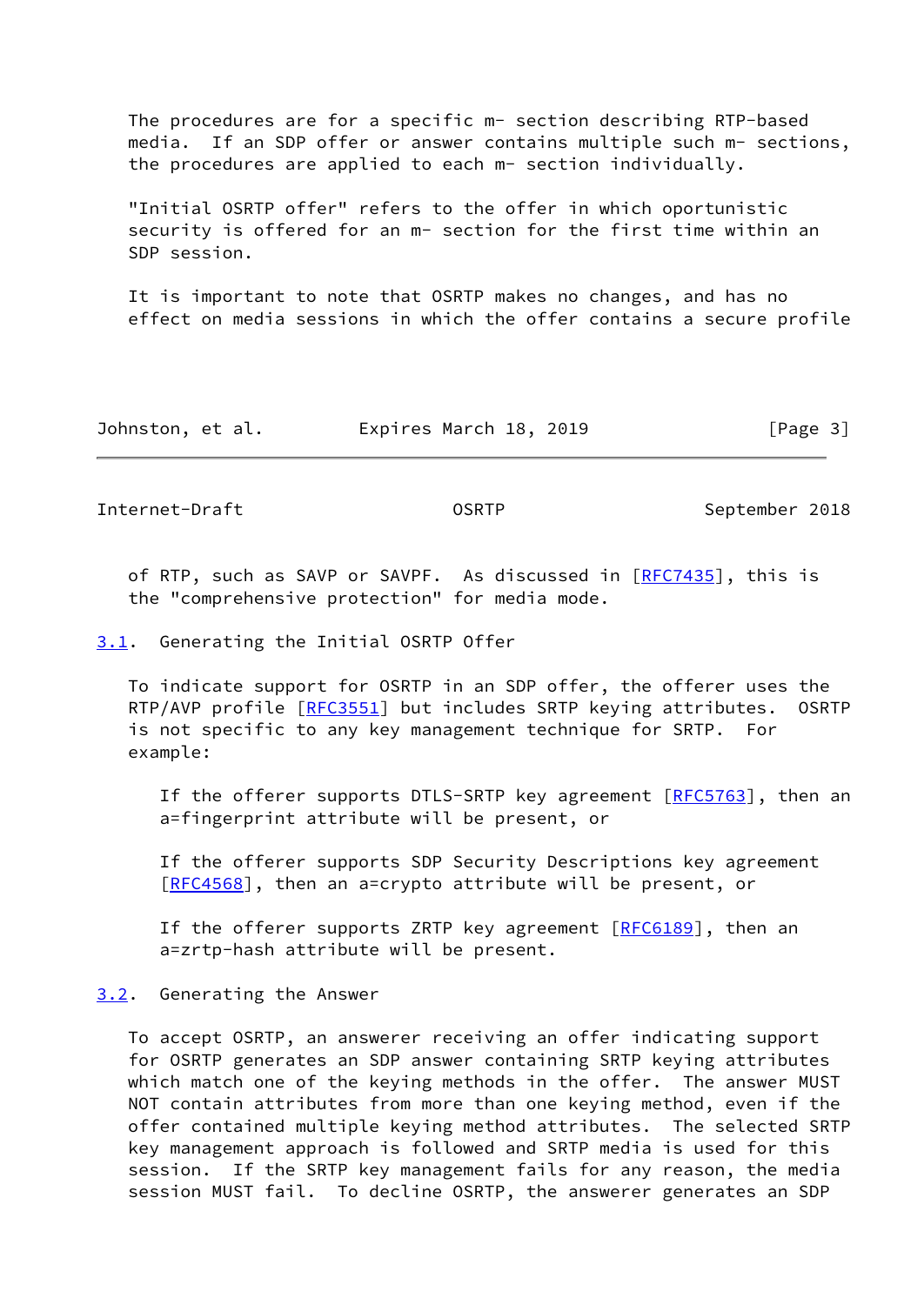answer omitting SRTP keying attributes, and the media session proceeds with RTP with no encryption or authentication used.

<span id="page-4-0"></span>[3.3](#page-4-0). Offerer Processing the Answer

 If the offerer of OSRTP receives an SDP answer which does not contain SRTP keying attributes, then the media session proceeds with RTP. If the SDP answer contains the RTP/AVP profile with SRTP keying attributes or the SAVP (or UDP/TLS/RTP/SAVP(F)) profile with SRTP keying attributes, then that particular SRTP key management approach is followed and SRTP media is used for this session. If the SRTP key management fails, the media session MUST fail.

<span id="page-4-1"></span>[3.4](#page-4-1). Modifying the Session

 When an offerer generates a subsequent offer it should do so following the principles of [\[RFC6337](https://datatracker.ietf.org/doc/pdf/rfc6337)] meaning that the decision to create an OSRTP type offer or something else should not be influenced by what was previously negotiated. For example if a previous OSRTP

| Johnston, et al. | Expires March 18, 2019 | [Page 4] |
|------------------|------------------------|----------|
|------------------|------------------------|----------|

<span id="page-4-3"></span>Internet-Draft CSRTP OSRTP September 2018

 offer did not result in SRTP being established the offerer may try again and generate a new OSRTP offer as specified in section [3.1].

<span id="page-4-2"></span>[4](#page-4-2). Security Considerations

The security considerations of  $[REC7435]$  apply to OSRTP, as well as the security considerations of the particular SRTP key agreement approach used. However, the authentication requirements of a particular SRTP key agreement approach are relaxed when that key agreement is used with OSRTP. For example:

For DTLS-SRTP key agreement [\[RFC5763](https://datatracker.ietf.org/doc/pdf/rfc5763)], an authenticated signaling channel does not need to be used with OSRTP if it is not available.

For SDP Security Descriptions key agreement [\[RFC4568](https://datatracker.ietf.org/doc/pdf/rfc4568)], an authenticated signaling channel does not need to be used with OSRTP if it is not available, although an encrypted signaling channel must still be used.

For ZRTP key agreement [[RFC6189](https://datatracker.ietf.org/doc/pdf/rfc6189)], the security considerations are unchanged, since ZRTP does not rely on the security of the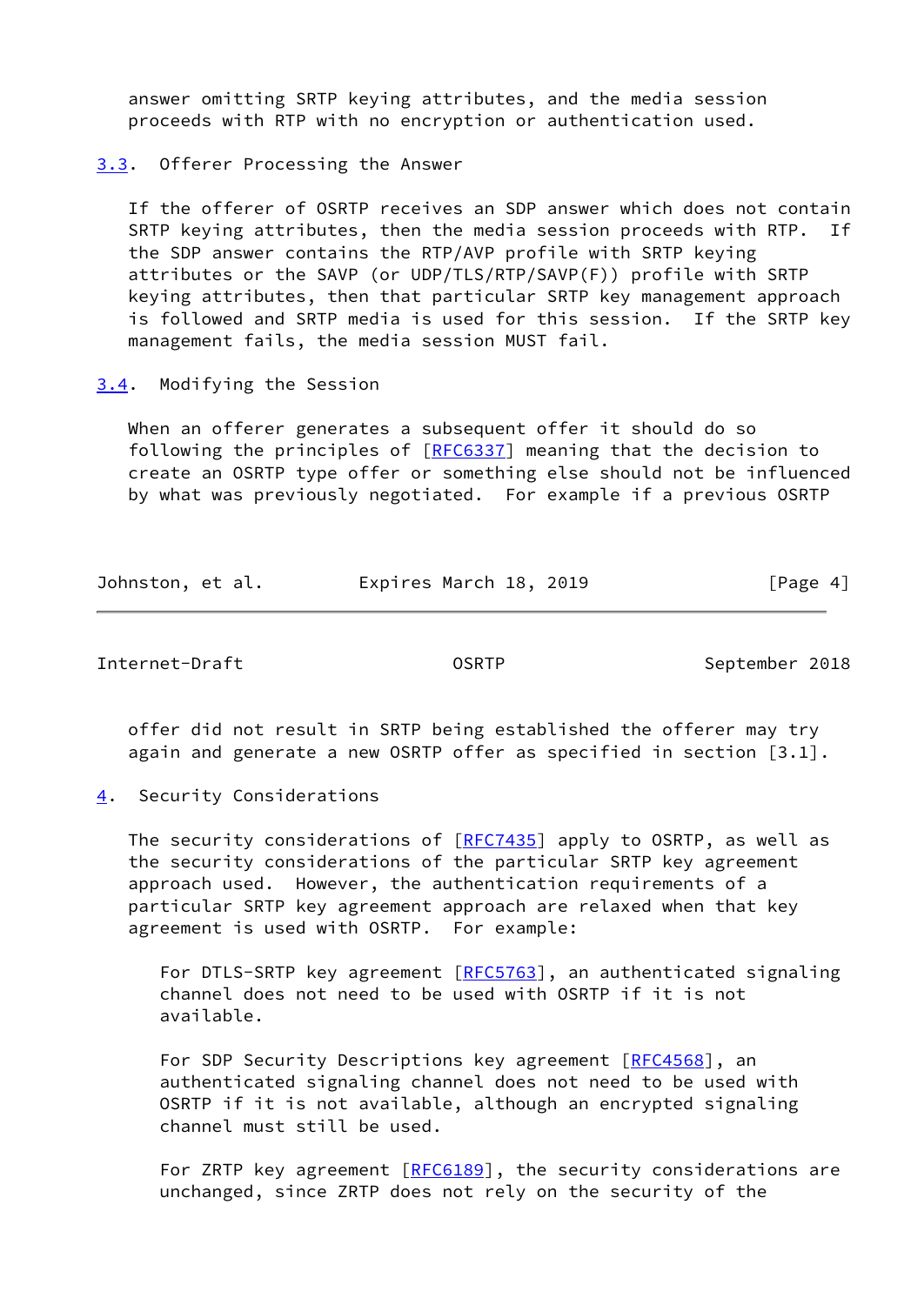signaling channel.

 As discussed in [\[RFC7435](https://datatracker.ietf.org/doc/pdf/rfc7435)], OSRTP is used in cases where support for encryption by the other party is not known in advance, and not required. For cases where it is known that the other party supports SRTP or SRTP needs to be used, OSRTP MUST NOT be used. Instead, a secure profile of RTP is used in the offer.

<span id="page-5-0"></span>[5](#page-5-0). Implementation Status

 Note to RFC Editor: Please remove this entire section prior to publication, including the reference to [\[RFC6982](https://datatracker.ietf.org/doc/pdf/rfc6982)].

 This section records the status of known implementations of the protocol defined by this specification at the time of posting of this Internet-Draft, and is based on a proposal described in [\[RFC6982](https://datatracker.ietf.org/doc/pdf/rfc6982)]. The description of implementations in this section is intended to assist the IETF in its decision processes in progressing drafts to RFCs. Please note that the listing of any individual implementation here does not imply endorsement by the IETF. Furthermore, no effort has been spent to verify the information presented here that was supplied by IETF contributors. This is not intended as, and must not be construed to be, a catalog of available implementations or their features. Readers are advised to note that other implementations may exist.

| Johnston, et al. | Expires March 18, 2019 | [Page 5] |
|------------------|------------------------|----------|

<span id="page-5-2"></span>Internet-Draft OSRTP September 2018

According to [\[RFC6982](https://datatracker.ietf.org/doc/pdf/rfc6982)], "this will allow reviewers and working groups to assign due consideration to documents that have the benefit of running code, which may serve as evidence of valuable experimentation and feedback that have made the implemented protocols more mature. It is up to the individual working groups to use this information as they see fit".

There are implementations of  $[I-D.kaplan-mmusic-best-effort-srtp]$  in deployed products by Microsoft and Unify. The IMTC "Best Practices for SIP Security" document [[IMTC-SIP\]](#page-7-3) recommends this approach. The SIP Forum planned to include support in the SIPconnect 2.0 SIP trunking recommendation [\[SIPCONNECT\]](#page-8-0). There are many deployments of ZRTP [\[RFC6189](https://datatracker.ietf.org/doc/pdf/rfc6189)].

<span id="page-5-1"></span>[6](#page-5-1). Acknowledgements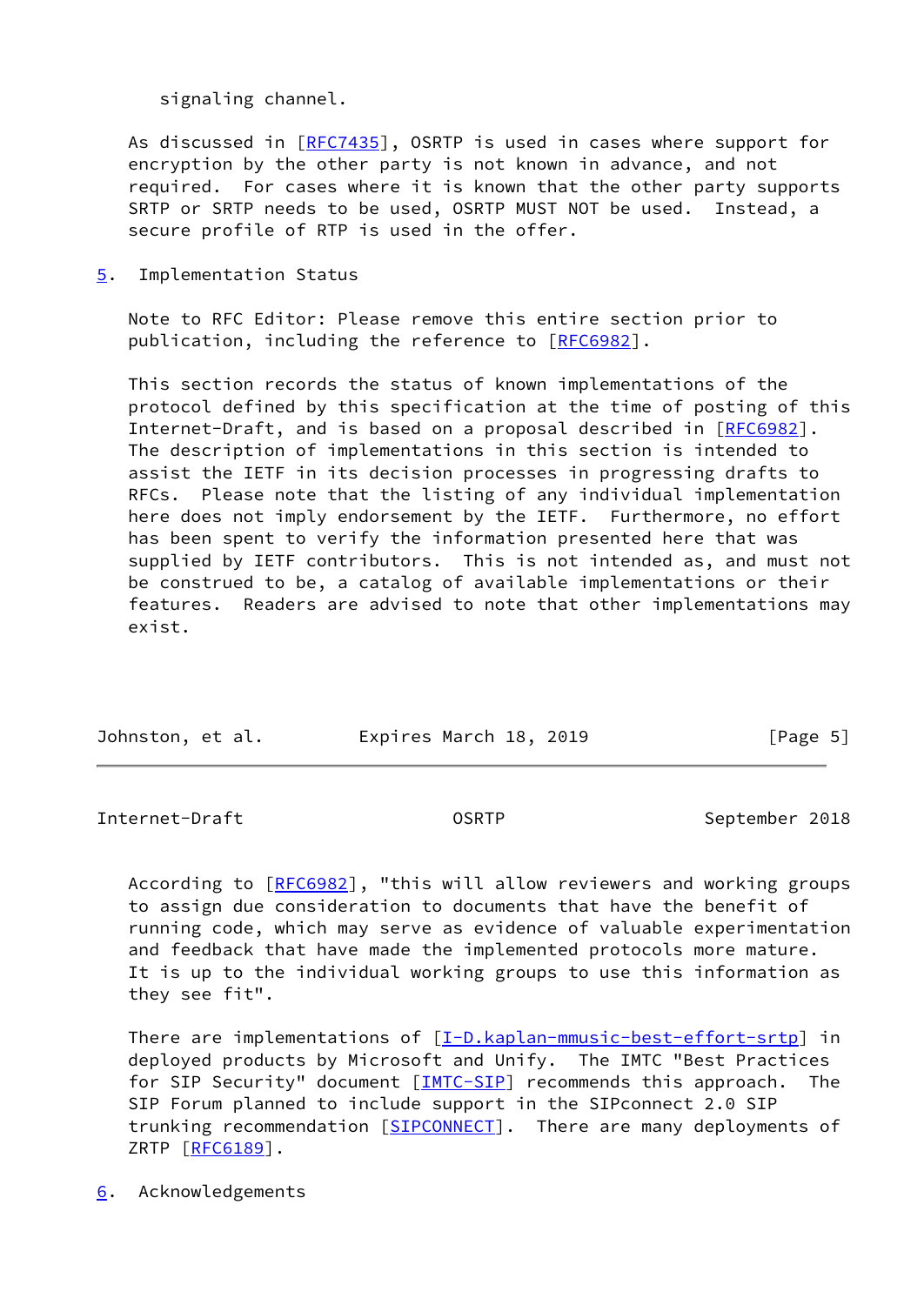This document is dedicated to our friend and colleague Francois Audet who is greatly missed in our community. His work on improving security in SIP and RTP provided the foundation for this work.

 Thanks to Eric Rescorla, Martin Thomson, Christer Holmberg, and Richard Barnes for their comments.

<span id="page-6-0"></span>[7](#page-6-0). References

<span id="page-6-1"></span>[7.1](#page-6-1). Normative References

- [RFC2119] Bradner, S., "Key words for use in RFCs to Indicate Requirement Levels", [BCP 14](https://datatracker.ietf.org/doc/pdf/bcp14), [RFC 2119](https://datatracker.ietf.org/doc/pdf/rfc2119), DOI 10.17487/RFC2119, March 1997, <[https://www.rfc-editor.org/info/rfc2119>](https://www.rfc-editor.org/info/rfc2119).
- [RFC3264] Rosenberg, J. and H. Schulzrinne, "An Offer/Answer Model with Session Description Protocol (SDP)", [RFC 3264](https://datatracker.ietf.org/doc/pdf/rfc3264), DOI 10.17487/RFC3264, June 2002, <[https://www.rfc-editor.org/info/rfc3264>](https://www.rfc-editor.org/info/rfc3264).
- [RFC3550] Schulzrinne, H., Casner, S., Frederick, R., and V. Jacobson, "RTP: A Transport Protocol for Real-Time Applications", STD 64, [RFC 3550](https://datatracker.ietf.org/doc/pdf/rfc3550), DOI 10.17487/RFC3550, July 2003, <<https://www.rfc-editor.org/info/rfc3550>>.
- [RFC3551] Schulzrinne, H. and S. Casner, "RTP Profile for Audio and Video Conferences with Minimal Control", STD 65, [RFC 3551,](https://datatracker.ietf.org/doc/pdf/rfc3551) DOI 10.17487/RFC3551, July 2003, <[https://www.rfc-editor.org/info/rfc3551>](https://www.rfc-editor.org/info/rfc3551).

| Johnston, et al. | Expires March 18, 2019 | [Page 6] |
|------------------|------------------------|----------|
|------------------|------------------------|----------|

<span id="page-6-2"></span>Internet-Draft OSRTP September 2018

- [RFC3711] Baugher, M., McGrew, D., Naslund, M., Carrara, E., and K. Norrman, "The Secure Real-time Transport Protocol (SRTP)", [RFC 3711,](https://datatracker.ietf.org/doc/pdf/rfc3711) DOI 10.17487/RFC3711, March 2004, <[https://www.rfc-editor.org/info/rfc3711>](https://www.rfc-editor.org/info/rfc3711).
- [RFC4568] Andreasen, F., Baugher, M., and D. Wing, "Session Description Protocol (SDP) Security Descriptions for Media Streams", [RFC 4568](https://datatracker.ietf.org/doc/pdf/rfc4568), DOI 10.17487/RFC4568, July 2006,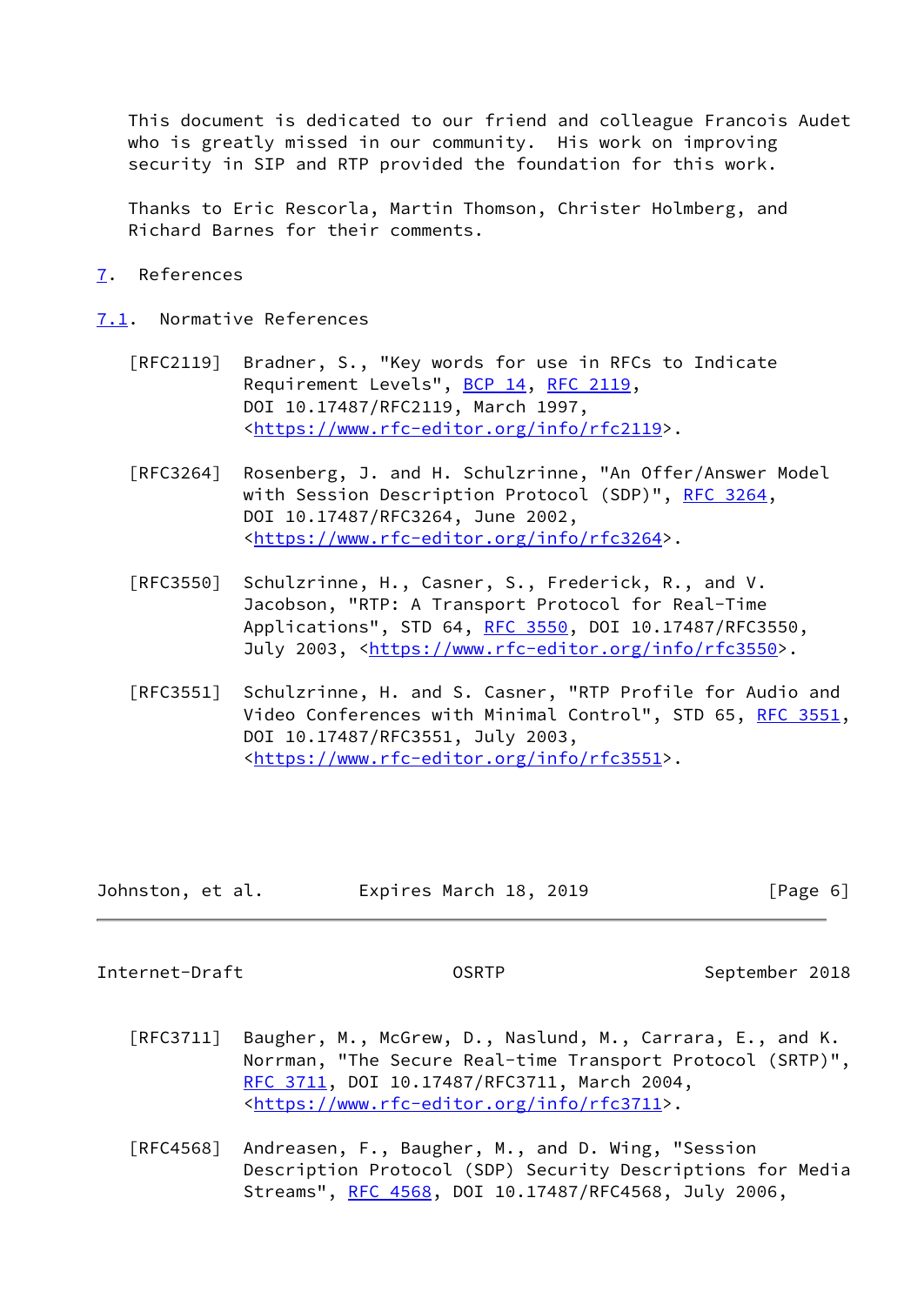<[https://www.rfc-editor.org/info/rfc4568>](https://www.rfc-editor.org/info/rfc4568).

- [RFC5124] Ott, J. and E. Carrara, "Extended Secure RTP Profile for Real-time Transport Control Protocol (RTCP)-Based Feedback (RTP/SAVPF)", [RFC 5124](https://datatracker.ietf.org/doc/pdf/rfc5124), DOI 10.17487/RFC5124, February 2008, [<https://www.rfc-editor.org/info/rfc5124](https://www.rfc-editor.org/info/rfc5124)>.
- [RFC5763] Fischl, J., Tschofenig, H., and E. Rescorla, "Framework for Establishing a Secure Real-time Transport Protocol (SRTP) Security Context Using Datagram Transport Layer Security (DTLS)", [RFC 5763](https://datatracker.ietf.org/doc/pdf/rfc5763), DOI 10.17487/RFC5763, May 2010, [<https://www.rfc-editor.org/info/rfc5763](https://www.rfc-editor.org/info/rfc5763)>.
- [RFC6189] Zimmermann, P., Johnston, A., Ed., and J. Callas, "ZRTP: Media Path Key Agreement for Unicast Secure RTP", [RFC 6189,](https://datatracker.ietf.org/doc/pdf/rfc6189) DOI 10.17487/RFC6189, April 2011, <[https://www.rfc-editor.org/info/rfc6189>](https://www.rfc-editor.org/info/rfc6189).
- [RFC7435] Dukhovni, V., "Opportunistic Security: Some Protection Most of the Time", [RFC 7435](https://datatracker.ietf.org/doc/pdf/rfc7435), DOI 10.17487/RFC7435, December 2014, <<https://www.rfc-editor.org/info/rfc7435>>.
- <span id="page-7-2"></span><span id="page-7-0"></span>[7.2](#page-7-0). Informative References
	- [I-D.kaplan-mmusic-best-effort-srtp]

 Audet, F. and H. Kaplan, "Session Description Protocol (SDP) Offer/Answer Negotiation For Best-Effort Secure Real-Time Transport Protocol", [draft-kaplan-mmusic-best](https://datatracker.ietf.org/doc/pdf/draft-kaplan-mmusic-best-effort-srtp-01) [effort-srtp-01](https://datatracker.ietf.org/doc/pdf/draft-kaplan-mmusic-best-effort-srtp-01) (work in progress), October 2006.

<span id="page-7-3"></span>[IMTC-SIP]

 "Best Practices for SIP Security", IMTC SIP Parity Group<http://www.imtc.org/uc/sip-parity-activity-group/>, 2011, [<http://www.imtc.org](http://www.imtc.org)>.

 [RFC5939] Andreasen, F., "Session Description Protocol (SDP) Capability Negotiation", [RFC 5939,](https://datatracker.ietf.org/doc/pdf/rfc5939) DOI 10.17487/RFC5939, September 2010, <[https://www.rfc-editor.org/info/rfc5939>](https://www.rfc-editor.org/info/rfc5939).

Johnston, et al. **Expires March 18, 2019** [Page 7]

<span id="page-7-1"></span>Internet-Draft OSRTP September 2018

[RFC6337] Okumura, S., Sawada, T., and P. Kyzivat, "Session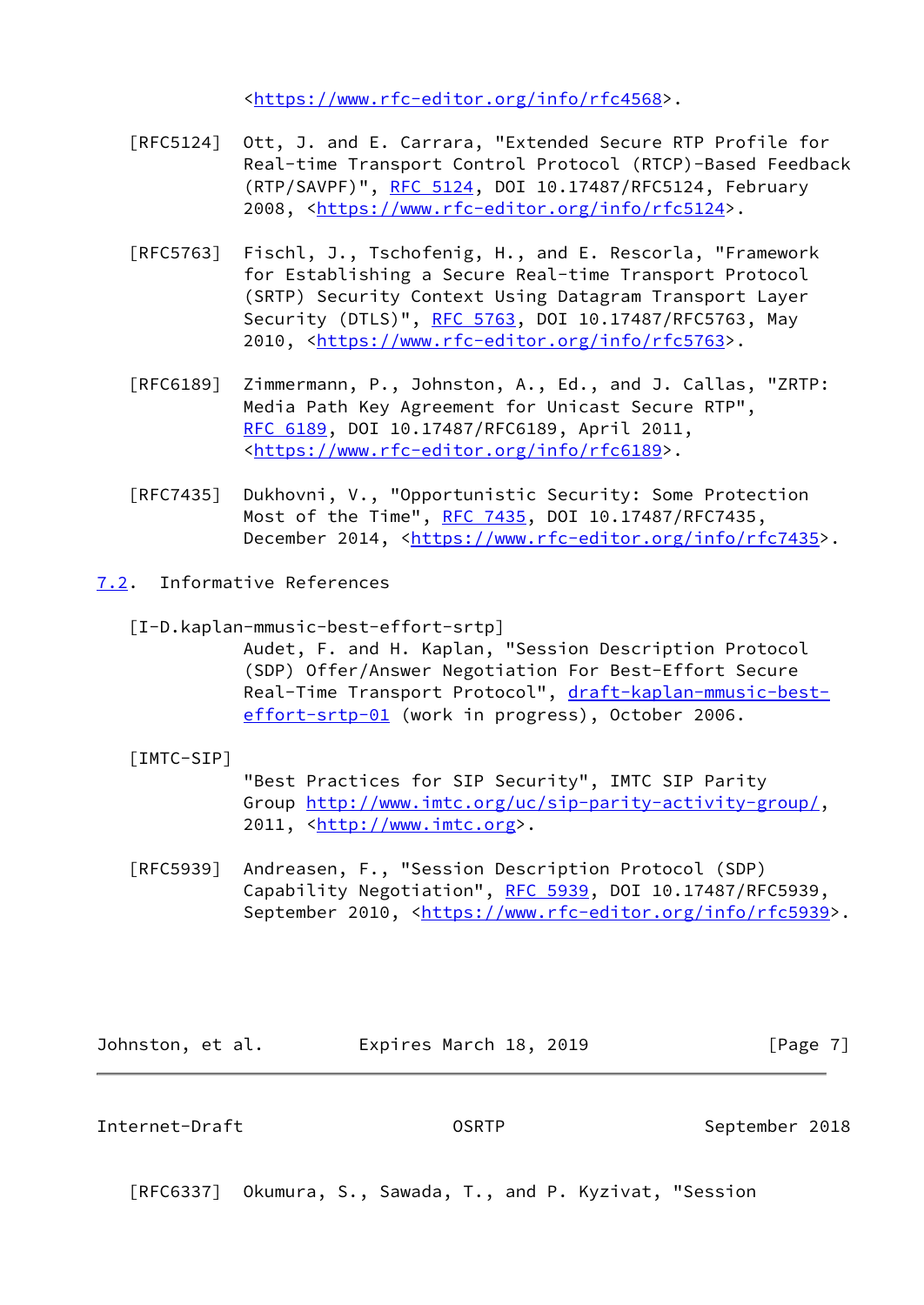Initiation Protocol (SIP) Usage of the Offer/Answer Model", [RFC 6337,](https://datatracker.ietf.org/doc/pdf/rfc6337) DOI 10.17487/RFC6337, August 2011, <[https://www.rfc-editor.org/info/rfc6337>](https://www.rfc-editor.org/info/rfc6337).

 [RFC6982] Sheffer, Y. and A. Farrel, "Improving Awareness of Running Code: The Implementation Status Section", [RFC 6982](https://datatracker.ietf.org/doc/pdf/rfc6982), DOI 10.17487/RFC6982, July 2013, <[https://www.rfc-editor.org/info/rfc6982>](https://www.rfc-editor.org/info/rfc6982).

# <span id="page-8-0"></span>[SIPCONNECT]

 "SIP-PBX / Service Provider Interoperability SIPconnect 2.0 - Technical Recommendation", SIP Forum [http://www.sipf](http://www.sipforum.org/component/option) [orum.org/component/option,](http://www.sipforum.org/component/option)com\_docman/task,doc\_download/  $grid,838/Itemid,261/$ , 2017,  ${khtp://www.sipforum.org>}.$ 

# Authors' Addresses

 Alan Johnston Rowan University Glassboro, NJ USA

Email: alan.b.johnston@gmail.com

 Bernard Aboba Microsoft One Microsoft Way Redmond, WA 98052 USA

Email: bernard.aboba@gmail.com

 Andrew Hutton Atos Mid City Place London WC1V 6EA UK

Email: andrew.hutton@atos.net